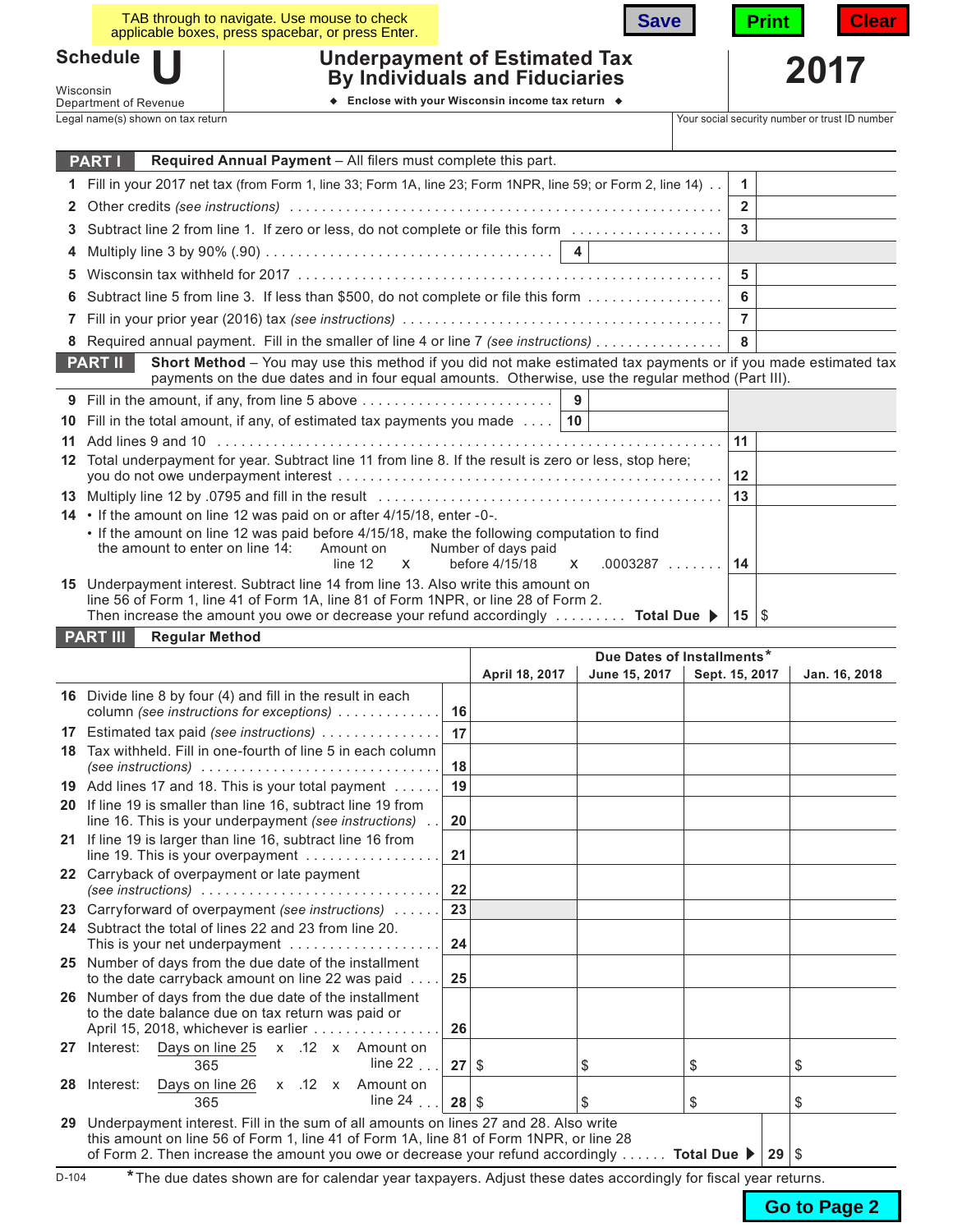**PART IV Annualized Income Installment Method Worksheet** – Complete lines 30 through 54 only if computing installments using annualized income installment method.

(**Caution**: Complete one column through line 54 before completing the next column.)

| (Estates and trusts, do not use the period ending dates shown to the right.<br>Instead, substitute the following: 2/28/17, 4/30/17, 7/31/17, and 11/30/17.) |                                                                                                                                                                                           |    | $1/1/17$ to<br>3/31/17 | $1/1/17$ to<br>5/31/17 | 1/1/17 to<br>8/31/17 | 1/1/17 to<br>12/31/17 |
|-------------------------------------------------------------------------------------------------------------------------------------------------------------|-------------------------------------------------------------------------------------------------------------------------------------------------------------------------------------------|----|------------------------|------------------------|----------------------|-----------------------|
|                                                                                                                                                             | 30 Fill in your Wisconsin income for each period shown<br>(If filing Form 1NPR, see instructions)                                                                                         | 30 |                        |                        |                      |                       |
|                                                                                                                                                             | 31 Annualization amounts. (Estates and trusts, do not use amounts<br>shown to the right. Instead, use $6, 3, 1.71429$ , and $1.09091$ .                                                   | 31 | 4                      | 2.4                    | 1.5                  | 1                     |
|                                                                                                                                                             | 32 Annualized income (multiply line 30 by line 31)                                                                                                                                        | 32 |                        |                        |                      |                       |
|                                                                                                                                                             | 33 Standard deduction and net operating loss (see instructions).                                                                                                                          | 33 |                        |                        |                      |                       |
|                                                                                                                                                             |                                                                                                                                                                                           | 34 |                        |                        |                      |                       |
|                                                                                                                                                             | <b>35</b> Fill in your deduction for exemptions (see instructions)                                                                                                                        | 35 |                        |                        |                      |                       |
|                                                                                                                                                             | 36 Subtract line 35 from line 34                                                                                                                                                          | 36 |                        |                        |                      |                       |
|                                                                                                                                                             | 37 Fill in your tax on the amount on line 36 (see instructions)                                                                                                                           | 37 |                        |                        |                      |                       |
|                                                                                                                                                             | 38 Fill in your credits (see instructions)                                                                                                                                                | 38 |                        |                        |                      |                       |
|                                                                                                                                                             | 39 Subtract line 38 from line 37. If zero or less, fill in -0-<br>(If filing Form 1NPR, see instructions)                                                                                 | 39 |                        |                        |                      |                       |
|                                                                                                                                                             | 40 Fill in your alternative minimum tax (see instructions)                                                                                                                                | 40 |                        |                        |                      |                       |
|                                                                                                                                                             |                                                                                                                                                                                           | 41 |                        |                        |                      |                       |
|                                                                                                                                                             | 42 Fill in the amount of credit from line 32 of your 2017 Form 1,<br>the total of the credits from lines 51 and 58 of your 2017<br>Form 1NPR, or the amount of credit from line 13 of the | 42 |                        |                        |                      |                       |
|                                                                                                                                                             | 43 Subtract line 42 from line 41. If zero or less, fill in -0-                                                                                                                            | 43 |                        |                        |                      |                       |
|                                                                                                                                                             | 44 Other credits (see instructions)                                                                                                                                                       | 44 |                        |                        |                      |                       |
|                                                                                                                                                             | 45 Subtract line 44 from line 43. If zero or less, fill in -0-.<br>This is your annualized net tax                                                                                        | 45 |                        |                        |                      |                       |
|                                                                                                                                                             | 46 Applicable percentage                                                                                                                                                                  | 46 | 22.5%                  | 45%                    | 67.5%                | 90%                   |
|                                                                                                                                                             |                                                                                                                                                                                           | 47 |                        |                        |                      |                       |
|                                                                                                                                                             | 48 Fill in the combined amounts of line 54 from all                                                                                                                                       | 48 |                        |                        |                      |                       |
|                                                                                                                                                             | 49 Subtract line 48 from line 47. If zero or less, fill in -0-                                                                                                                            | 49 |                        |                        |                      |                       |
|                                                                                                                                                             | 50 Divide line 8 in Part I on page 1 of Schedule U by four (4)<br>and fill in the result in each column                                                                                   | 50 |                        |                        |                      |                       |
|                                                                                                                                                             | 51 Fill in the amount from line 53 of the preceding column of                                                                                                                             | 51 |                        |                        |                      |                       |
|                                                                                                                                                             |                                                                                                                                                                                           | 52 |                        |                        |                      |                       |
|                                                                                                                                                             | 53 Subtract line 49 from line 52. If zero or less, fill in -0-                                                                                                                            | 53 |                        |                        |                      |                       |
|                                                                                                                                                             | 54 Fill in the smaller of line 49 or line 52 here and on line 16                                                                                                                          | 54 |                        |                        |                      |                       |

## **CAUTION:**

- The total of the amounts on line 54 should equal line 8 of Part I of Schedule U.
- Period ending dates shown above are for calendar year taxpayers. Adjust these dates accordingly for fiscal year returns.
- • If the above worksheet is used to figure the amount to enter in any column of line 16 of Schedule U, it must be used to figure the amounts to enter in all four columns.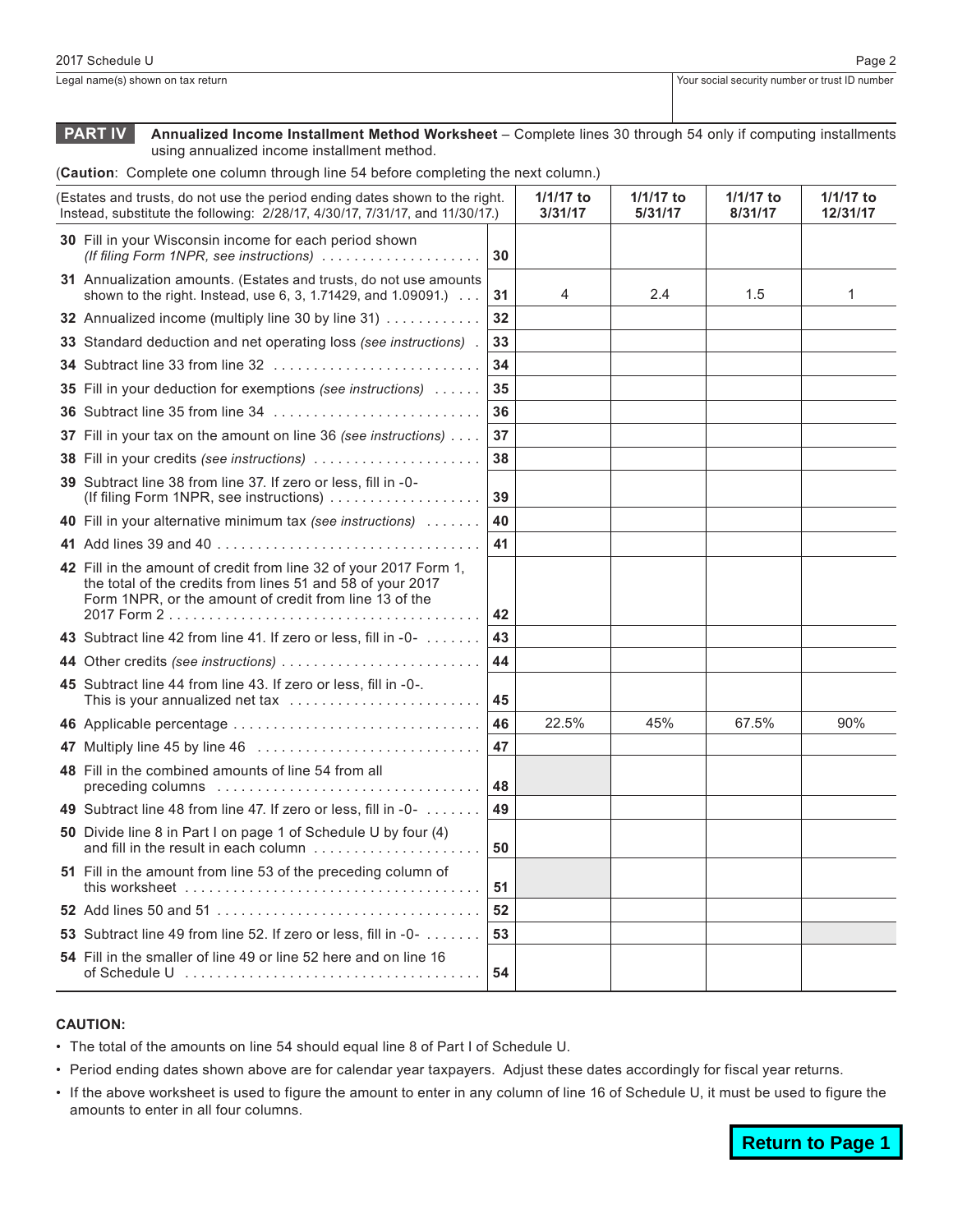# **Instructions for 2017 Wisconsin Schedule U**

## **Purpose of Schedule U**

Use Schedule U to see if you owe interest for underpaying your estimated tax and, if you do, to figure the amount of interest you owe. It may be used by individuals, estates, and trusts (except trusts subject to the Wisconsin tax on unrelated business income must use Form U, *Underpayment of Estimated Tax by Corporations*).

**Note** Unless indicated otherwise, "tax" includes alternative minimum tax.

## **Who Must Pay Underpayment Interest**

If you did not pay enough estimated tax by any due date, or if you did not have enough Wisconsin income tax withheld, you may be charged interest on the underpayment. This is true even if you have a refund when you file your tax return. Underpayment interest is figured separately for each due date. Therefore, you may owe underpayment interest for an earlier payment due date, even if you pay enough tax later to make up the underpayment.

In general, you may owe underpayment interest for 2017 if you did not pay at least the smaller of

- 90% of your current year (2017) tax liability, or
- 100% of your prior year (2016) tax liability if you filed a 2016 return that covered a full 12 months.

**Note** The alternative to pay 100% of prior year tax liability does **not** apply to an estate or trust with taxable income of \$20,000 or more.

## **Exception Codes**

You will not owe underpayment interest if the total tax shown on your 2017 return minus the amount of tax you paid through withholding is less than \$500. To determine whether you qualify for this exception, complete lines 1 through 6.

If this exception does not apply to you, see below for other exceptions which may apply.

Following are the exception codes to enter on your income tax return if they apply. If more than one exception code applies to you, enter the lowest applicable code number in the space.

|                                        | $\begin{vmatrix} \text{Code} \\ \text{02} \end{vmatrix}$ Prior full-year resident 12-month tax return was zero (page 1) |                                                                      | $\begin{bmatrix} \text{Code} \\ \text{07} \end{bmatrix}$ Active duty stationed outside U.S. (page 2) |
|----------------------------------------|-------------------------------------------------------------------------------------------------------------------------|----------------------------------------------------------------------|------------------------------------------------------------------------------------------------------|
|                                        | $\frac{[Code]}{03}$ Estate or grantor trust-within 2 years of date of death (page 1)                                    | Code<br>08 <sup>1</sup>                                              | $\vert$ Tax not withheld evenly throughout the year (page 3)                                         |
|                                        | $\begin{array}{ c c c }\n\hline\n\text{Code} & \text{Farming or fishing (page 1)}\n\end{array}$                         | $\begin{array}{ c c }\n\hline\n\text{Code} & \text{09}\n\end{array}$ | Net Operating loss (page 4)                                                                          |
| $\overline{\text{Code}}$<br>05<br>Code | Casualty, disaster, or other unusual circumstance (page 2)                                                              | Code<br>10 <sup>1</sup>                                              | Federally-declared disaster or terroristic military<br>action (page 1)                               |

Retired or disabled (page 2) **Code 06**

#### **Exceptions**

You will not have to pay underpayment interest if any one of the following applies:

- (1) You were a Wisconsin resident for the **entire** 2016 year, your tax liability for 2016 was zero, and your 2016 tax return was (or would have been had you been required to file) for a full 12 months. If you (and your spouse if filing a joint return) qualify for this exception, enter exception code "02" in the space on the underpayment interest line of your return.
- (2) The taxpayer is an estate or grantor trust funded on account of a decedent's death and the tax return is for a tax year that ends within two years after the date of death. Enter exception code "03" in the space on the underpayment interest line of Form 2.
- (3) Your gross income from farming or fishing during 2016 or 2017 is at least two-thirds of your total gross income and you file your 2017 Wisconsin return and pay the balance due on or before March 1, 2018. Enter exception code "04" in the space on the underpayment interest line of your return.

**Note** Total gross income is the joint total gross income of a married couple filing a joint return.

(4) You qualify for an extension of time to file your 2017 federal return or make any of your federal estimated tax payments because of a federally-declared disaster or terroristic or military action. Enter exception code "10" in the space on the underpayment interest line of your return.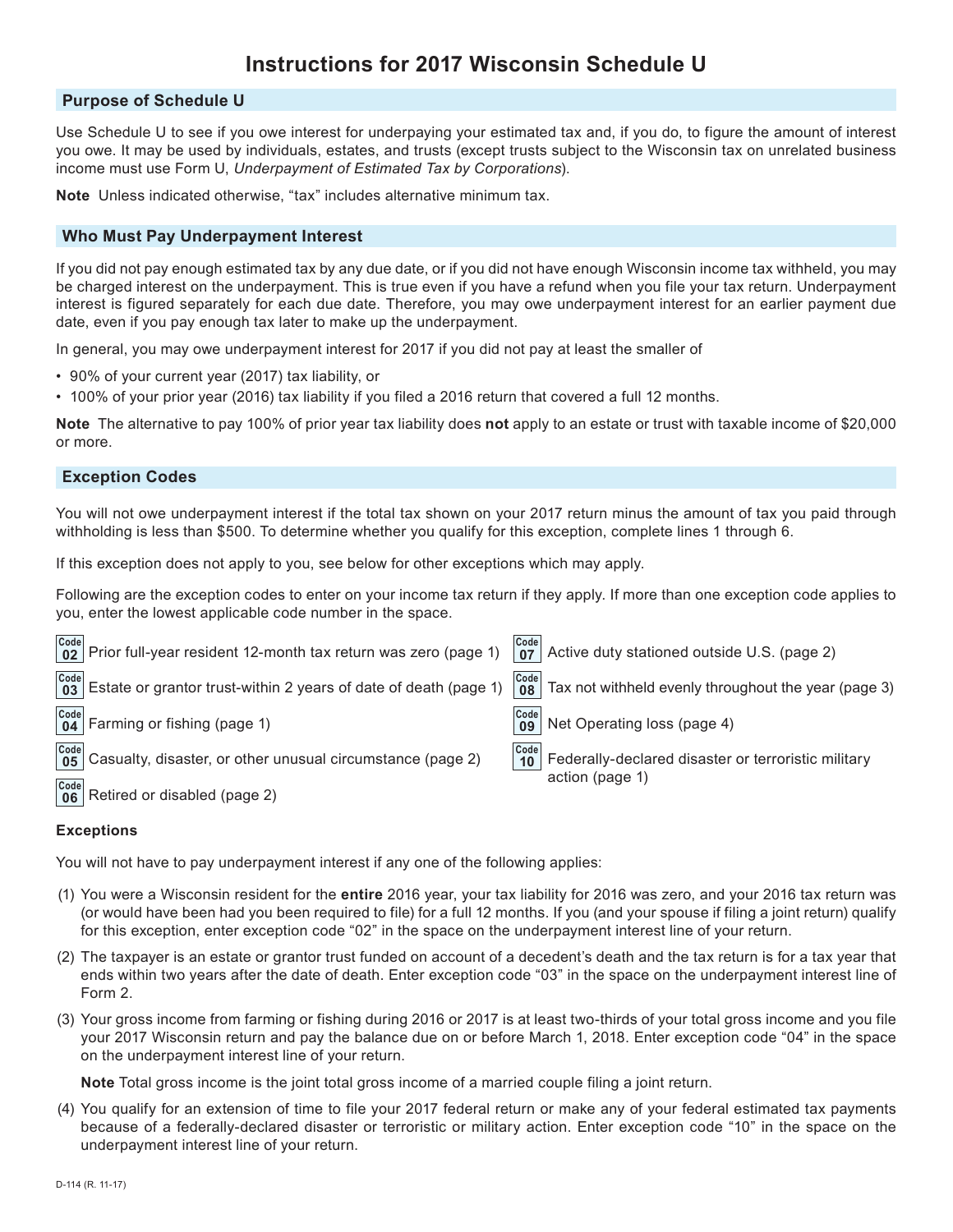# **Waiver of Underpayment Interest**

If you have an underpayment on line 20 for any payment due date, you may apply for a partial or total waiver of the interest for that underpayment if:

- You underpaid because of a casualty, disaster, or other unusual circumstance and exception (4) on page 1 does not apply to you (use exception code "05").
- In 2016 or 2017 you retired after age 62 or became disabled and your underpayment was due to reasonable cause and not willful neglect (use exception code "06").
- You were on active duty with the United States armed forces and were stationed outside the continental United States (use exception code "07").

To apply for a partial or total waiver, enter the appropriate exception code in the space on the underpayment interest line of your return.

If applying for a **partial waiver**, also complete lines 1 through 8 and 16 through 29 of Schedule U. Enclose Schedule U and an explanation of how you qualify for the waiver and how much of the underpayment interest should be waived with your return.

If applying for a **total waiver**, do not complete Schedule U. Instead, enclose an explanation with your return titled "Application for Waiver of Interest on Underpayment of Estimated Tax."

# **Part I – Required Annual Payment**

Complete lines 1 through 8 to figure your required annual payment.

**Note** If you file an amended 2017 return, use the amounts shown on your amended return to figure your underpayment.

## **Line 2**

Fill in on line 2 the total of the refundable credits from your 2017 return (lines 42 through 47 of Form 1, lines 30 through 32 of Form 1A, lines 67 through 72 of Form 1NPR, or lines 18 and 19 of Form 2).

# **Line 7**

**Prior Year Tax** Figure your 2016 tax. Use the net tax from your 2016 return (line 33 of Form 1, line 23 of Form 1A, line 59 of Form 1NPR, or line 14 of Form 2), less any refundable credits (from lines 42 through 47 of Form 1, lines 30 through 32 of Form 1A, lines 67 through 72 of Form 1NPR, or lines 18 and 19 of Form 2).

If your 2016 return was adjusted either by the department or by the filing of an amended return, use the adjusted amounts when determining your prior year tax.

**CAUTION** Do not complete line 7 if any one of the following applies. Instead, fill in the amount from line 4 on line 8.

- Your 2016 tax year was for less than 12 months, or
- The taxpayer is an estate or trust and has 2017 taxable income of \$20,000 or more.

**Filing Status Change** If you are filing a joint return for 2017, but you did not file a joint return for 2016, add the tax shown on your 2016 return to the tax shown on your spouse's 2016 return and fill in the total on line 7.

If you filed a joint return for 2016 but you are not filing a joint return for 2017, your 2016 tax is your share of the tax on the joint return. To figure your share, first figure the tax both you and your spouse would have paid had you filed separate returns for 2016. Then multiply your joint tax liability by the following fraction:

#### Your separate tax liability

Both spouses' separate tax liabilities

# **Line 8**

If the amount on line 5 is equal to or more than the amount on line 8, do not complete the rest of Schedule U. You do not owe underpayment interest.

# **Part II – Short Method**

You may use the short method if:

- You made no Wisconsin estimated tax payments (or your only payments were withheld Wisconsin income tax), or
- You made estimated tax payments in four equal amounts by the due dates.

**Note** If any payment was made early, using the short method may cause you to pay more interest than the regular method. If the payment was only a few days early, the difference will generally be small.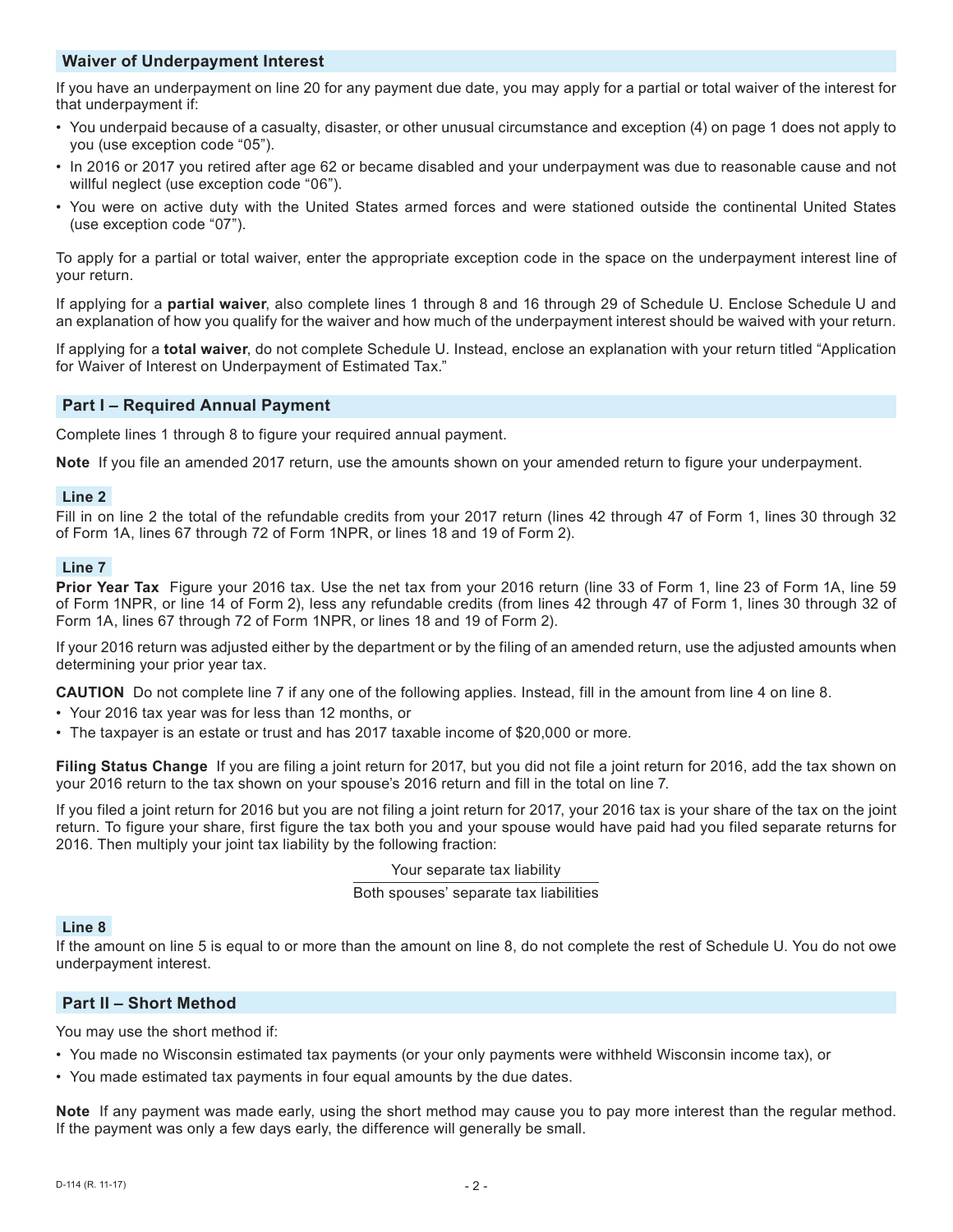Do not use the short method if:

- You made any of your estimated tax payments late, or
- You want to use the annualized income installment method (see Part IV), or
- You treat withholding as paid when it was actually withheld, instead of in four equal amounts, or
- You claim a waiver for any period (see "Waiver of Underpayment Interest" on page 2).

If you can use the short method, complete lines 9 through 15 and do not complete the rest of Schedule U. Otherwise, go on to Part III.

# **Part III – Regular Method**

Complete lines 16 through 29 to compute underpayment interest using the regular method.

# **Line 16**

**Required Installments** Divide the amount on line 8 by four (4) and fill in the result in each column.

# **Exceptions**

- If you did not receive your income evenly throughout the year, you may be able to lower the amount of your required installment for the due dates by using the annualized income installment method. See Part IV for further information.
- If your gross income from farming or fishing for 2016 or 2017 is at least two-thirds of your total gross income, fill in the amount from line 8 in the last column of line 16. Fill in 0 (zero) in the first three columns. Also, enter exception code "04" in the space on the underpayment interest line of your return.

## **Line 17**

**Estimated Tax Paid** Fill in the estimated tax that you (and your spouse if filing a joint return) paid for each installment period. Do not fill in on line 17 any payment made after January 16, 2018. Any payment made after January 16, 2018, and before April 17, 2018, should be entered on line 22 as a late payment.

**Exception** If you file your 2017 income tax return and pay the balance due by January 31, 2018, that payment will be accepted as your January 16 installment payment.

# **Line 18**

**Tax Withheld** You are considered to have paid one-fourth of any withheld Wisconsin income tax on each payment due date unless you can show otherwise.

If your tax was not withheld evenly throughout the year, you may fill in the amounts actually withheld during each period. Also, enter exception code "08" in the space on the underpayment interest line of your return.

#### **Line 20**

**Underpayment** If line 20 is zero in all four columns, do not complete the rest of Schedule U. You do not have an underpayment. If there is any amount in any column of line 20, complete the rest of Part III.

#### **Line 22**

**Carryback of Overpayment or Late Payment** Complete line 22 only if there is an overpayment on line 21. The overpayment may be carried back to the prior installment period and offset against the underpayment of that period. Any remaining excess may then be carried back to the next prior period, etc. (**Exception** If you made an estimated tax payment after January 16, 2018, but before April 17, 2018, fill in the amount of that payment on line 22 in the January 16, 2018, column. However, do not fill in more than the amount on line 20. Any excess may be carried back to the next prior period, etc.)

**Example** The April 18 column on line 20 shows an underpayment of \$800. The June 15 column on line 21 shows an overpayment of \$300. The \$300 overpayment from the June 15 column would be filled in on line 22 in the April 18 column.

If you use overpayments from more than one installment period to offset an underpayment of one period, fill in separately on line 22 each carryback used to offset the underpayment.

# **Line 23**

**Carryforward of Overpayment** Any overpayment remaining after completing line 22 should be carried forward to the next period.